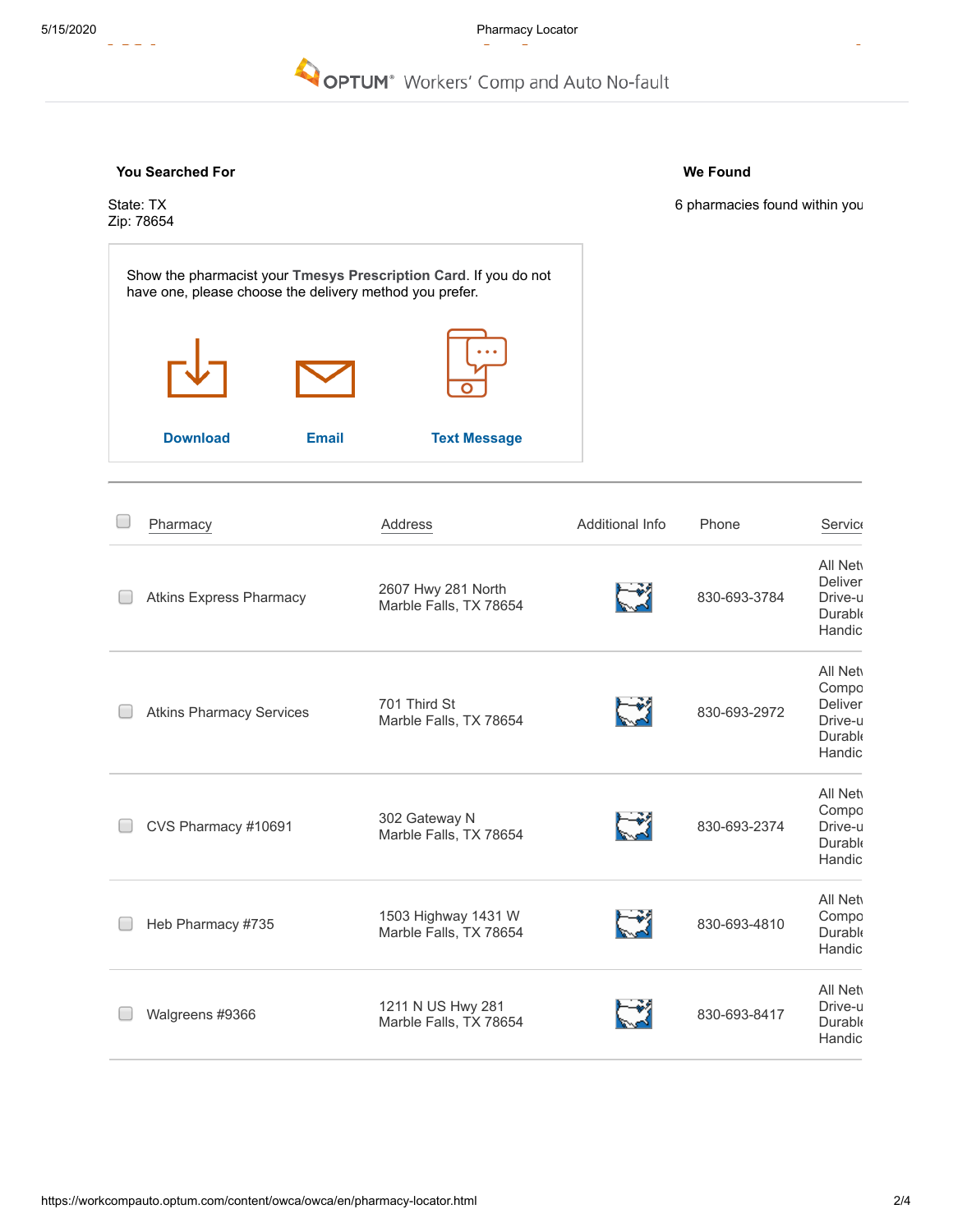### 5/15/2020 Pharmacy Locator

Sea c p a ac es by a e

## **OPTUM**<sup>®</sup> Workers' Comp and Auto No-fault

# **You Searched For We Found** State: TX 1 pharmacy found within your Zip: 78657 Show the pharmacist your **Tmesys Prescription Card**. If you do not have one, please choose the delivery method you prefer. **[Download](https://www-lv.talispoint.com/talispoint/data/DIRECTORY_prod/PMSI/optum_first_fill_form.pdf) [Email](https://www-lv.talispoint.com/talispoint/) [Text Message](https://www-lv.talispoint.com/talispoint/)**  $\Box$ [Pharmacy](https://www-lv.talispoint.com/talispoint/) [Address](https://www-lv.talispoint.com/talispoint/) Address Additional Info Phone [Services](https://www-lv.talispoint.com/talispoint/) All Netwo Compoun Bay Pharmacy 7407 W Fm 2147  $\Box$  $\begin{array}{|c|c|c|c|}\n\hline\n\text{Horse} & \text{Hence} & \text{Bay, TX 78657}\n\hline\n\end{array}$ Delivery S Drive-up \ Handicap

### **Legend**

Mileage calculations are "as the crow flies". For estimated driving mileage, click the map in the provider's record.

Sea c p a ac es by distance f[rom an address.](https://workcompauto.optum.com/content/owca/owca/en.html)